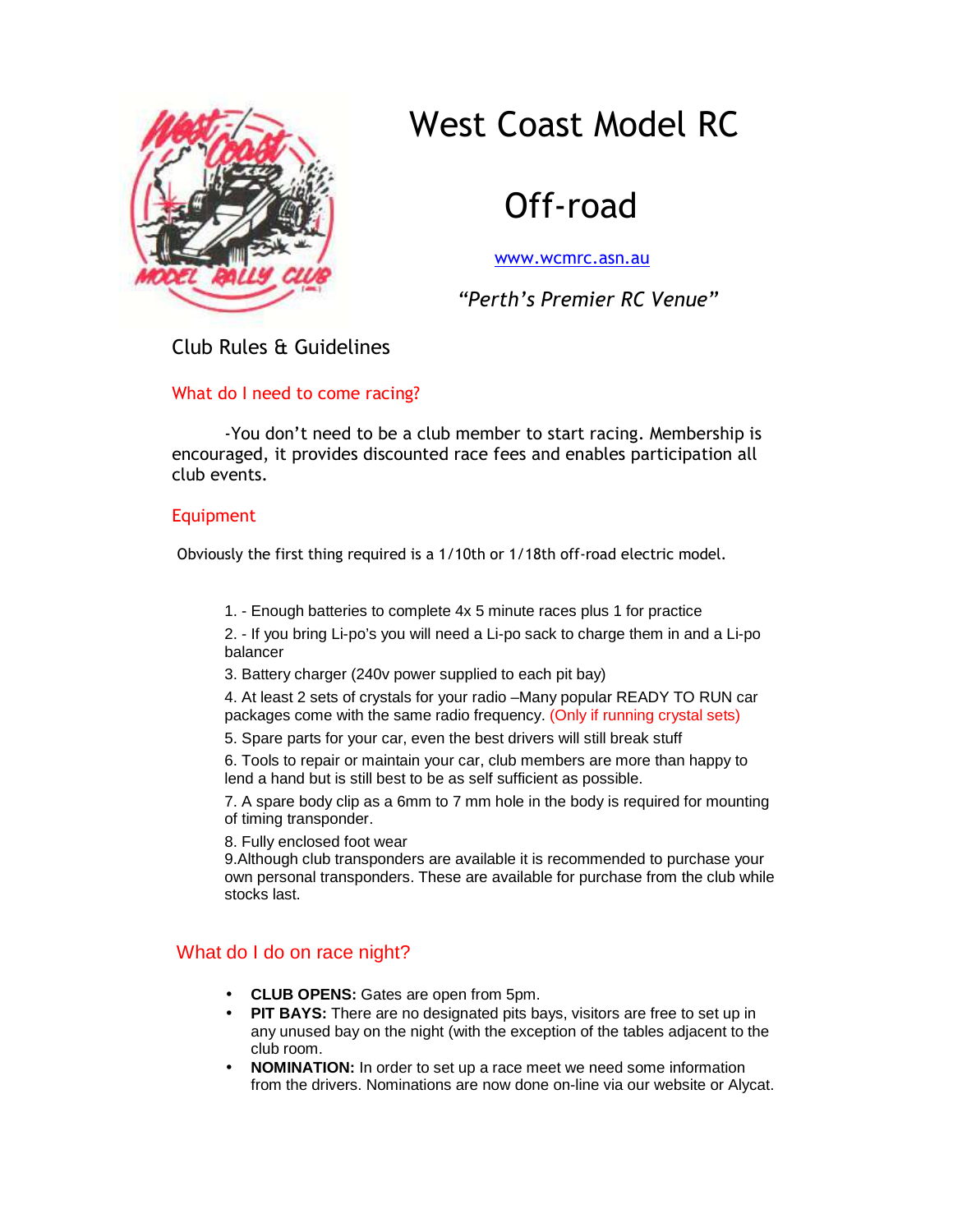Online nominations close at 5pm on the night. Nominations done after this time will not be recorded. Nominations done after this time and or are done at the Club will encure an extra fee per entry per class.

- **NOMINATIONS AND PAYMENTS** of nomination fees close at 6.45pm, if not paid by this time your entries will be removed **(If running late notify the club and your entry will remain)**
- **DRIVERS MEETING:** At 6.50 the track will be closed for a drivers meeting in front of the rostrum. Information will be given regarding the night's events and any club news.

**BE PREPAIRED-**Racing will commence within 5 minutes of the meeting with **Novice** being first up.

• **TRANSPONDERS and GRID LISTINGS:** Grid listings will be placed on the whiteboard at the rear of the drivers rostrum, read these as soon as they are up, your name will be listed under your nominated class/s. (If listing is wrong or your listing is not present notify race control immediately. The grid listing also assigns your transponder number if this number is wrong notify race control immediately.

**CLUB TRANSPONDERS:** Will be allocated at time of nominations these will be used by the driver they are assigned to for the whole night but must be put in the charging rack between races and most importantly returned at the end of the night. (Name and currant working phone number will have to be supplied before transponder will be issued)

**RACING:** There will be a 30 second warning before the race starts, after the warning your names will be called in sequence. **WHEN YOU HERE YOUR NAME YOU GO** 

**Once countdown has started the race will not be restarted for drivers that are not ready, make sure that you are ready to race.** 

The first two races are qualifying races followed by two main races. In the first two races you are racing the clock; the best result of the 2 qualifying races will determine your grid position in the finals.

After the qualifying rounds new grid listings will be posted, **TAKE NOTE** of your grid position for the finals

There will be a short break between qualifying and finals to allow the grid to be painted (No cars are permitted on the track at this time)

Cars in the finals will start from the marked grid positions on the track and will not be called by name, when the buzzer sounds you go.

• **ETTIQUETE:** Drivers are expected to drive as clean as possible causing little or no interference to other drivers. Accidents can and will happen so we ask drivers to give themselves a "stop go" penalty if they hinder another drivers progress (pull over and allow the affected car to continue before you do. If two cars collide and neither driver is disadvantaged continue racing. If you are being lapped by a faster car allow them to pass. Deliberately blocking another drivers progress may result in a forced stop go penalty If you accidentally cut the track and pass anybody in the process stop until the affected car resumes their position before proceeding

\*NOTE\* AT NO TIME IS REVERSE TO BE USED ON THE TRACK if caught using revers a stop go penalty may be issued.

**No swearing or abuse to fellow racers, visitors, marshals or race control (timing persons) will be tolerated,**